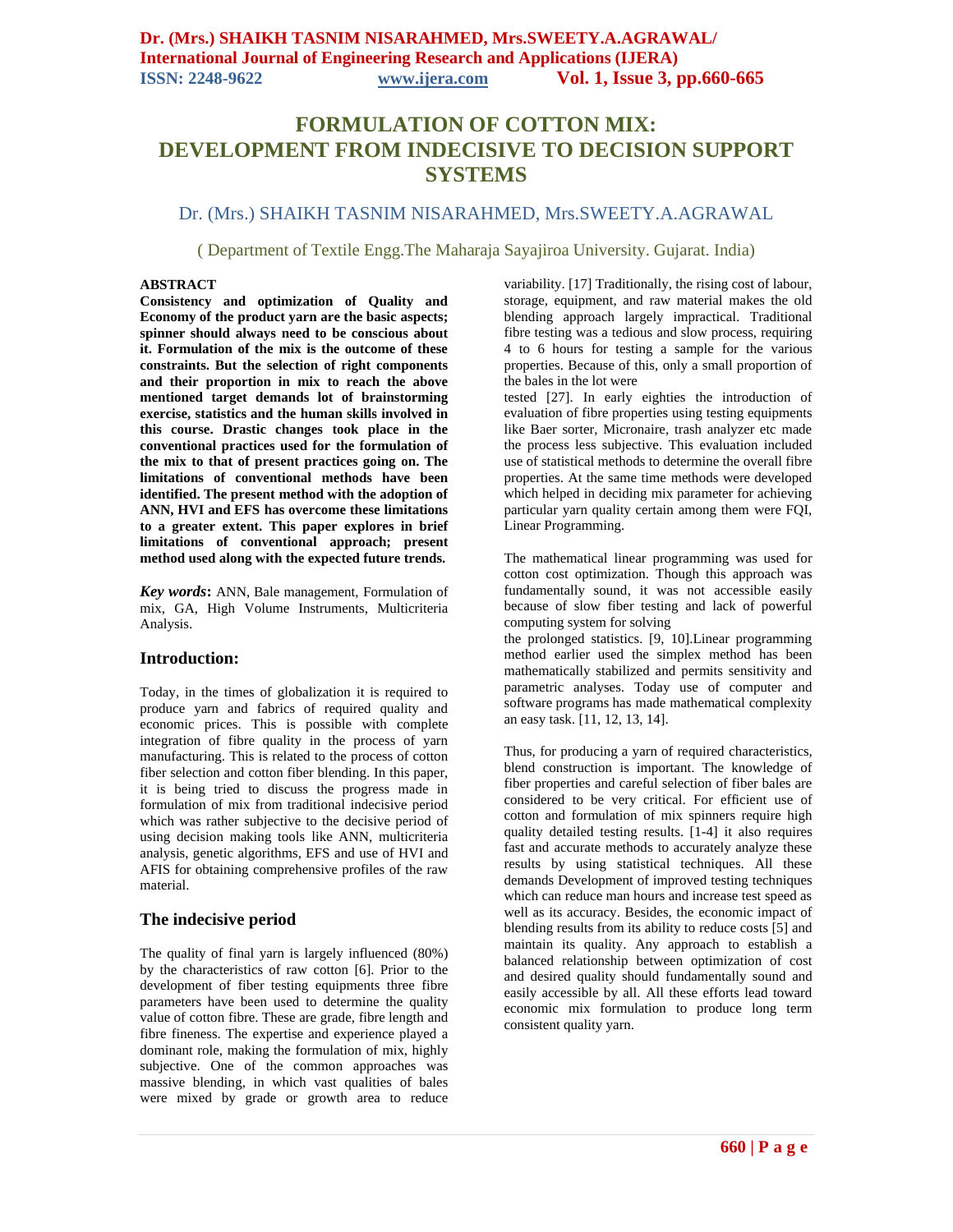### **The decisive period**

The decisive period has to operate two ways. Firstly, to solve statistical data with help of computer programs and secondly, development of high quality testing instruments. By late eighties the instruments were capable of testing 100 samples/hr or more. The development of fibre testing instruments such as the High Volume Instrument (HVI) and the Advanced Fibre Information System (AFIS) has revolutionized the concept of fibre testing. Thus, testing of 100% bales puts fibre selection on a scientific basis, rather than a matter of chance. That demands evaluation of fibre characteristics right from the gin to the point where formulation of mix takes place. HVI Applications in this regard are well

illustrated in the following flowchart.



**Figure 1 HVI applications [28]**

The HVI produces comprehensive profiles of 180 bales per hour that contain specific measurement of all seven parameters listed by the USDA.With the HVI it is pragmatically possible to determine most of the quality characteristics of a cotton bale within two minutes.[16] Data generated by these instruments can easily be utilized with microcomputers and powerful software programs. [15]. Based on the HVI results, composite index such as Spinning consistency index (SCI) and (PDI) can be used to determine the technological and economical value of cotton.

SCI is a calculation for predicting the overall quality and spinnability of the cotton fibre. The use of SCI in selecting bales is to gain the advantage that all major cotton properties have been selected in a controlled way as SCI contain six controlled is achieved by this regression equation used is :

SCI=-414.67+209\*strength-9.32\*Micronaire+ 49.17\*UHML+4.74\*UI+065\*Rd+0.36\*(+b) Where: UHML is upper half mean length in inches, UI is uniformity index,

Rd is the reflectance degree, and

(+b) is the yellowness of cotton fibre.

PDI was proposed by Mogazhy et al. [29]. It includes the development of a multiple regression equation relating fibre properties and yarn strength, the determination of the percentage contribution of fibre properties to yarn strength, the selection of a reference set of cotton properties, the determination of a difference factor between the fibre property and the reference set, and finally the development of a premium-discount formula. The premium-discount index (PDI) could be calculated using the following equation based on the percentage contribution of fibre properties Ci and the difference factor Di :

$$
PDI = \sum_{i=1}^N (C_i.D_i)
$$

This can play a pivotal role in an engineered fibre selection programme [7-8]. It gave the spinning technicians a single quality parameter incorporating the various fibre properties and a prediction expression to estimate the yarn properties from the fibre properties. [26] This paved the rapid development of a milestone in late eighties i.e. the concept of bale management and the new concept of yarn engineering.

Bale Management is based on categorizing the cotton bales according to fibre Quality characterstics.it mainly involves three steps. Firstly, Measurement of fibre properties of each bale by using only one instrument. Secondly, Separation of bales into class by giving 8 digit code and identifying method of storage as per the preferred input feed to minimize efforts of labour (reduced man power). Last, making a balanced mix of desired quality without undergoing faulty or excess procurement. Thus, Yarn Engineering is nothing but identification of bale procurement in terms of quality and quantity, storage pattern in warehouses and pattern of feed to first machine in the line. Also, the prediction of yarn parameters from fibre properties and Quick fibre analysis with the electronic data transfer tool. [18]. The same is shown in the form of compressed flowchart in figure 2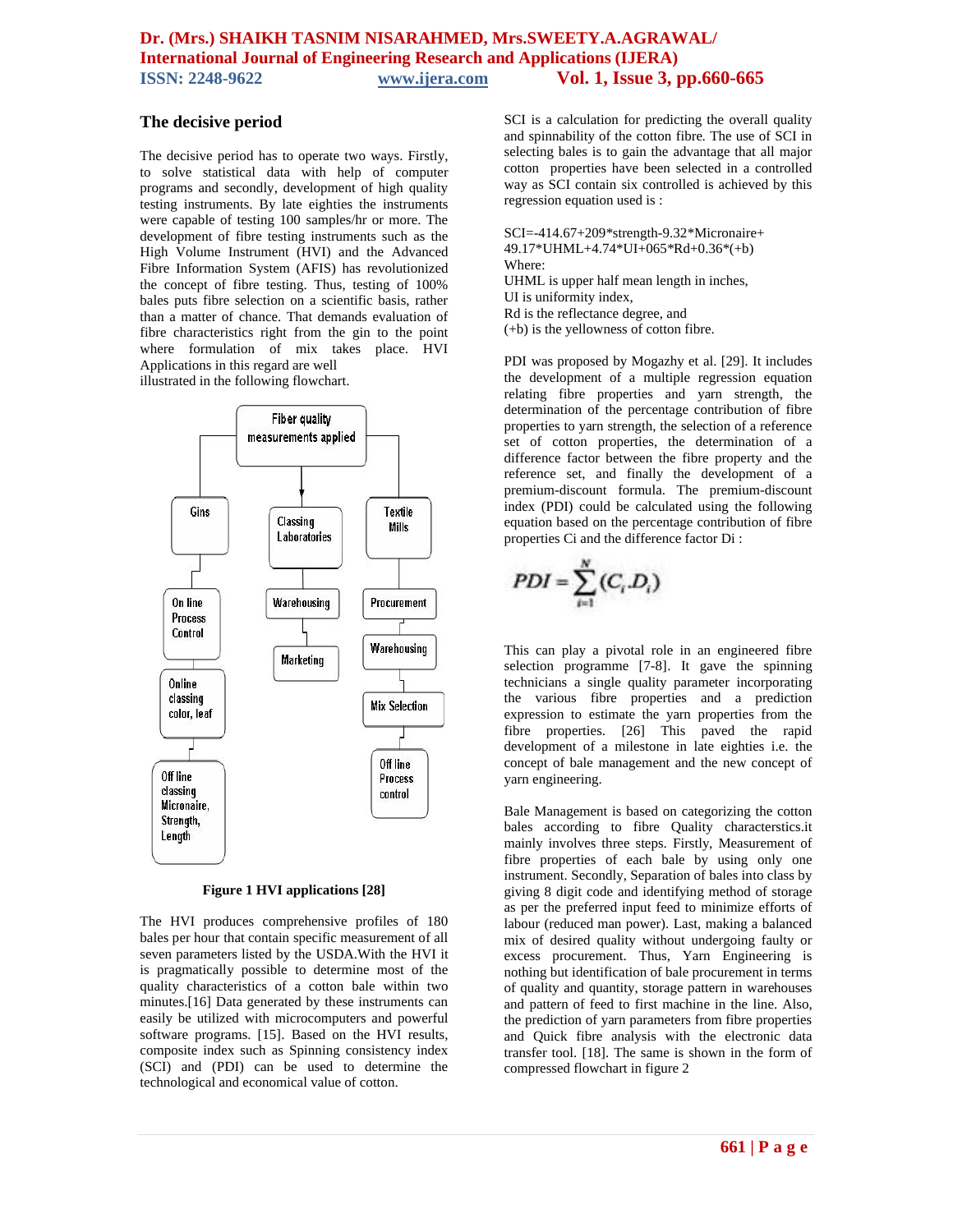

#### **Figure 2: A typical bale management sequence.**

Thus, the Engineered Fiber Selection (EFS) developed by Cotton Incorporated represents the program in the area of fiber selection and bale management in1980. This system can assist cotton users in many critical aspects including Bale management from the field to the textile mill, Production logistics, and Mix consistency [19]. A new software program was in 2003.This new program aims at providing systematic ways toward evaluating the performance of the cotton mix during manufacturing and determining the goodness of blending with respect to desired yarn quality levels. This program guides the user through different stages of manufacturing in such a way that allows profiling and monitoring the performance of the cotton bale laydown from raw fibers to the final yarn passing through all intermediated fiber strands such as carded sliver, drawn slivers, combed slivers and roving. Cotton incorporated has established

this software in 1980 the schematic presentation of the same is shown in figure 3



#### **Fig – 3: Objectives of software program to optimize the utilization of cotton.**

Next step of the same program is to produce a cotton fibre mixing model. [Figure - 4] It gives the impact of

software programme solution on the cotton fibre mixing quality and cost. This can avoid the procurement of excess and unwanted varieties for a particular product yarn under consideration. As, this clarifies exact proportion of constituents in the mix and accordingly number of bales required at feed section. This can also execute the optimized mix cost simultaneously. Thus quality and cost; the two basic aspects of mix can be realized well in advance before bringing the cotton to the shop floor. [17]



**Fig -4: Cotton fibre mixing model [17]**

Thus, the power of information lies in minimizing the massive data generated by the textile mill on daily basis, and maximizing the utilization of useful information derived from the data. Only a powerful software program can achieve such important goal. Using the above model the today's software can be used in order to find out what fibre parameters will be required for producing a particular type of fabric as shown in fig -5.

| Fabric data                                                                                         | Yarn data                                                                                        | Processing<br>data                                | Fiber<br>data                | To the<br>database |
|-----------------------------------------------------------------------------------------------------|--------------------------------------------------------------------------------------------------|---------------------------------------------------|------------------------------|--------------------|
| Structural, strength,<br>Performance.<br>handle, comfort<br>Characteristics with<br>fabric defects. | Strength, surface<br>properties &<br>strength and mass<br>irregularities, yarn<br>imperfections. | Trash/g,<br>neps/g,<br>short fiber<br>content etc | Available<br>from<br>program |                    |

#### **Figure 5: The schematic representation of procedure to find fiber parameter from fabric parameter.**

It should also in collaboration with the application of artificial neural network; multi criteria system and genetic algorithms for cotton bale blending. Advent of high-speed fibre-testing machines and development of powerful modeling tools such as artificial neural network (ANN) have provided a great impetus in the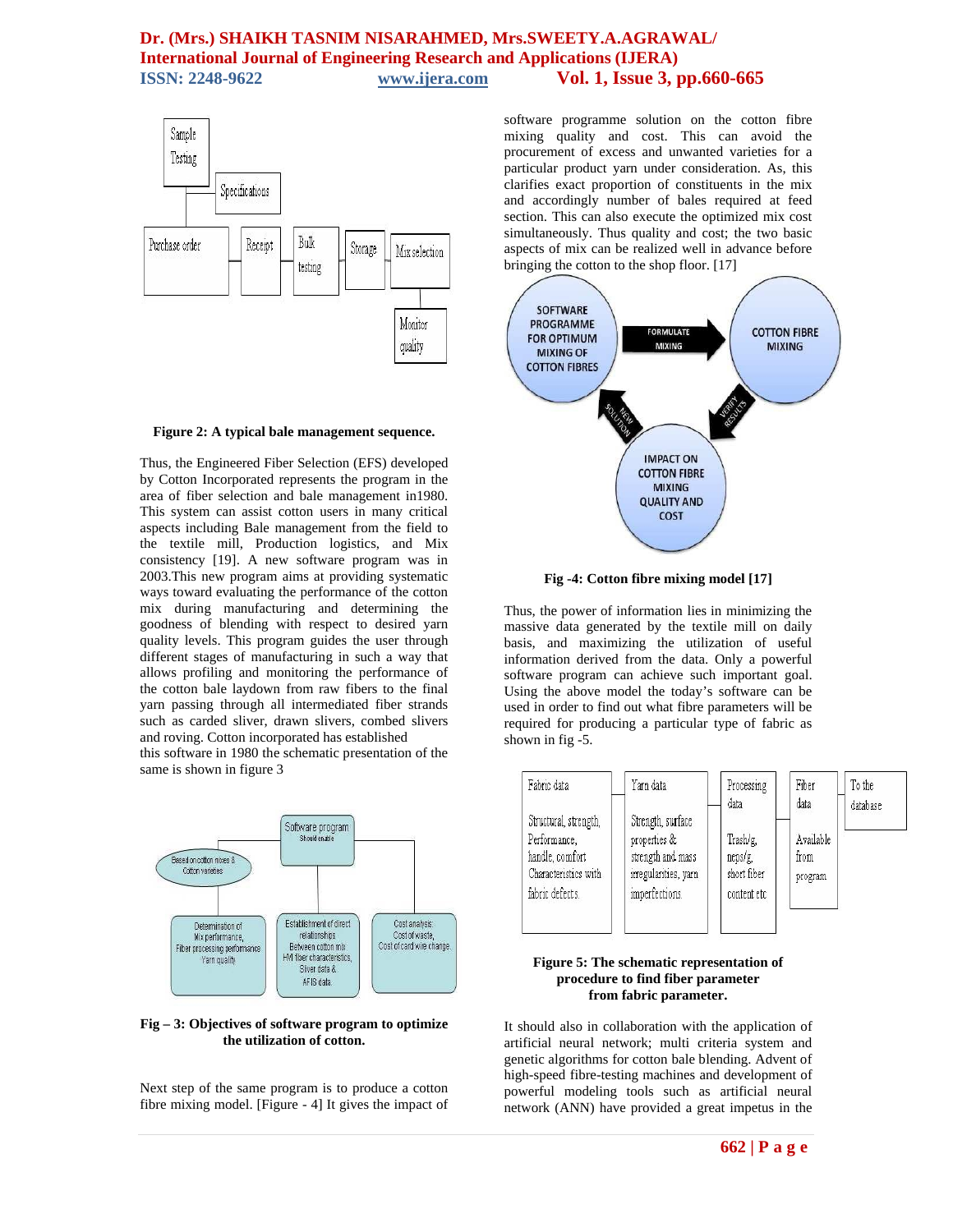yarn engineering research. These tools provide the feasibility of yarn engineering by developing a yarnto-fibre 'reverse' model. This approach is entirely different from the prevailing forward models, which predict the properties of final yarn by using the fibre properties, process parameters, machine parameters as inputs. Yarn properties are used to predict the fibre properties required.



#### **Figure 6: An Example of Single Output Neural Network. [25]**

The cost minimization of cotton fibre mix was ensured by using the classical linear programming approach in combination with ANN. The engineered yarns produced by this method demonstrate good agreement with the yarn properties. Also it has been tried to formulate a bale selection procedure with the aid of an artificial neural network (ANN) model of back propagation considering only two cotton fibre attributes i.e. SCI and Micronaire



Figure 1 Structure of artificial neural network (ANN) model for yarn engineering.  $\text{SCI} = \text{spinning consistency index.}$ 

#### **Figure 7: Structure of artificial neural network (ANN) model for yarn engineering. [25]**

The example of single output neural network is shown in figure 6 and Schematic representation of ANN model used for prediction is given. Six major yarn properties i.e. CSP, Tenacity, Elongation, Unevenness, Hairiness & yarn count were used as selected inputs for ANN models. The outputs were SCI and<br>Micronaire.It was observed that correlation was observed that correlation coefficients (R) between actual and predicted values are 0.800 and 0.0853 for SCI and Micronaire respectively. The mean error of individual yarn properties ranges from 3.82%-7.52%. The accuracy is very good in the cases of CSP, tenacity and hairiness. Incorporating the fibre elongation in the SCI equation could probably enhance the accuracy of bale selection.

### **Other Developments:**

In the multicriteria decision making tools an easily approachable software STAT-ADM (statistical analysis with multicriteria decision) is used to choose the most adequate mixture formula for appropriate characteristics. [21-22] this software provides flexible techniques for cotton fiber selections by comparing and ranking the raw material. Here, hierarchies of cotton batches are obtained according to their contribution on the quality of yarns produced with a specific spinning system. [23]

The MCDM (multiplicative AHP) method based on a multiple-criteria decisionmaking technique is used to enhance the correlation between the technological value of cotton and yarn strength by performing rank correlation analysis between different methods. [24]

There is a mathematical technique called as Optimum Qualitative and quantitative Ration of Blending (OQQRB).It is designed to provide assistance throughout the bales management process. The mathematical formulation takes Into account all the four major properties of cotton. It provides the baseline for optimized ration of cotton bales for blending within few seconds. With the help of GA, cost of product can be reduced to greater extent. The quality of cotton bales mixing can be improved in the range of 7% to 15%. This tool can save up to Rs. 10,000 to Rs. 15,000 per day for a company. [20] This will increase the profit of the company. It will also help to optimize the use of available cotton varieties as shown in fig-8 and fig-9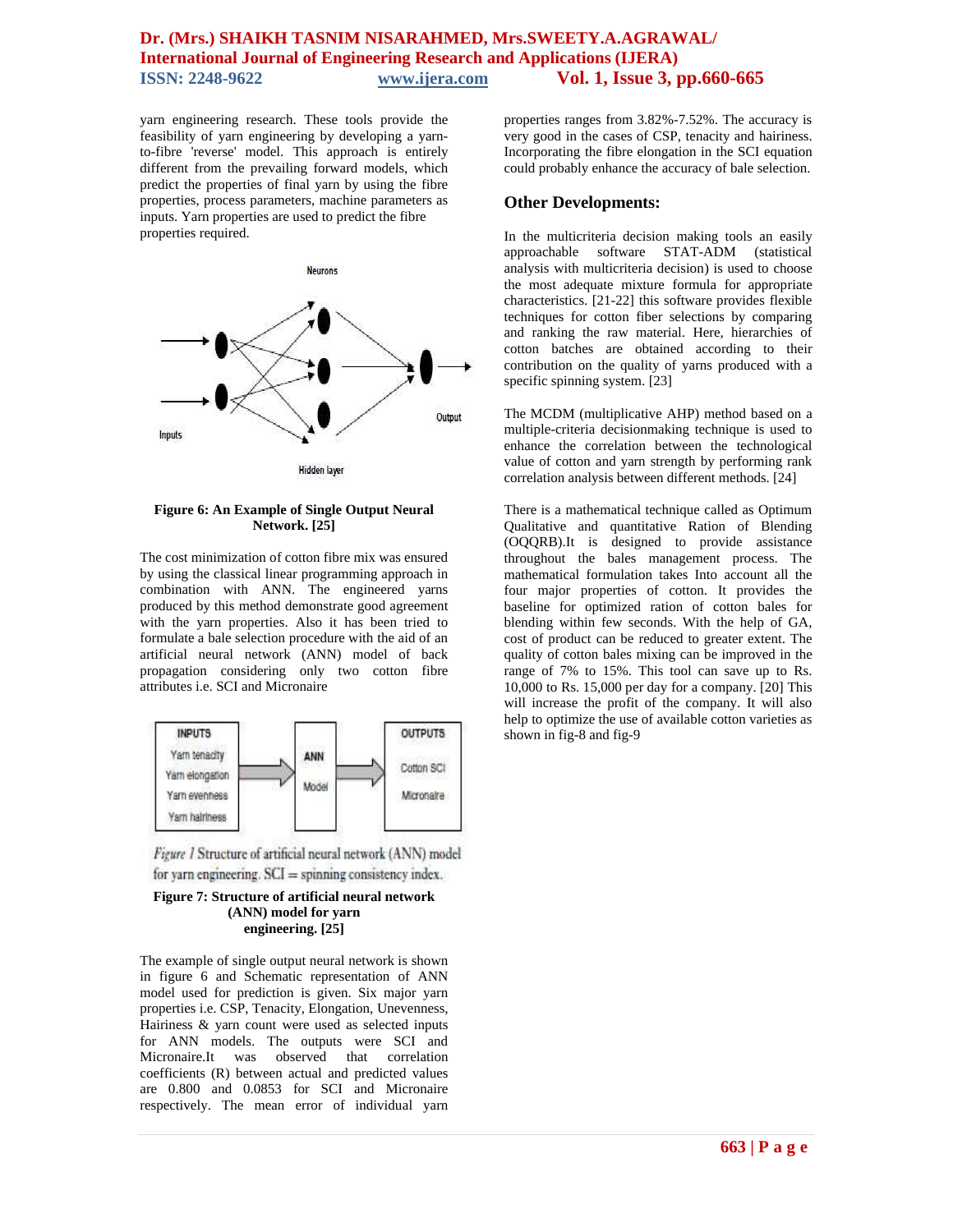

#### Figure 8, 9 **Conclusion:**

Effectiveness of formulation of mix sounds from the quality and economy of the product yarn. If there is any technique which can minimize the manual efforts in procuring optimized mix at an economical rate that will be the great achievement for textile sector. Conventional approach due to its slow speed testing, higher man component, laborious statistical evaluation fails in achieving this target. Advent of HVI, high tech testing in collaboration with ANN and computer programming for evaluation of large span data in fraction of second with higher accuracy has allowed the development of EFS and PDI. Both of this together led textile sector for optimization in the formulation of mix in 2000 AD. Still, efforts are going on which reflected in the use of multicriteria decision making tools.

### **Reference:**

1) Bona.M, (1994),testing quality,physical methods of product and process control,textilia-Eurotex,pp.182- 399

2) El Mogazhy, (1995), Manufacture of Staple Yarns,Handbook of Industrial Textiles,pp69-83

3) Balasubramanian. N, 1995, Fibre properties by HVI and conventional testing at different stages of spinning, IJFTR, 20, 63-72. 4) Fryer,L.F, (1996)Effects of cotton fiber blending and prpcessing on HVI Measurements –part-1,TRJ.66(6),349-357 5) Dame.S, 1965,The American Cotton handbook,vol 1.132-206, 6) USTER News bulletin, (1991),Measurement of the quality characteristics of cotton fibre, 38, 23-31. 7) El Mogazhy, Y. E., and Gowayed, Y., (1995), Theory and practice of cotton fibre selection, Part I: Fibre selection techniques and bale picking algorithms, Text. Res. J., 65 (1), 32-40. 8) El Mogazhy, Y. E., and Gowayed, Y., (1995) Theory and practice of cotton fibre selection, Part II: Sources of cotton mix variability and critical factors affecting it, Text. Res. J., 65 (2), 75-84. 9)Bezdudnyi.F, (1965) Planning the most economic blend in cotton spinning,Technol.Textile Ind,5,3-7 10) Ram et al, (1864) Take the guess work out of blending. Textile Ind.128 (2), 75-77 11) Bland.R, (1977) New finite pivoting rules for the simplex method, math. Oper.Res, 2,103-107 12) Murtagh, B.A, 1981"Advanced linear programming, McGraw-Hill Inc,. 13)ozan,T.M, 1986 Applied linear programming for production and Engineering Management,NJ. 14) SAS/OR user's guide version 6, 1989, SAS Institute Inc.Cary 227-316. 15) Technological value of cotton 16) S. Bhattacharya et al, June 1995, Testing and bale management,the Indian textile journal , pp114-117. 17) Practices of cotton fibre selection and procurement for optimum mixing. 18) www.scribd.com 19) El Mogahzy, Yehia, 1998 "How the EFS® System Can Help in Producing Optimum Yarn Quality", 11th EFS® Conference, 20) Prof. Riyaz A. Sheikh and Dr. Ujwal A. Lanjewar , October 2010 "Decision support system for cotton bales blending using genetic algorithm", International Journal of Computer Applications, Volume 8– No.1 21)Andrasiu,M. and et al ,(1986)"Multicriteria based decision methods," Technical publishing house of Bucharest,Romania 22)Harpa R.,(1999)Contributions to the Optimization of the processing parameters of unconventional cotton mixtures in carded mill,Ph.D.Thesis,Iassy,Romania 23) Rodica Harpa,"Applications of Multicriteria Analysis in Cotton mill", Textile